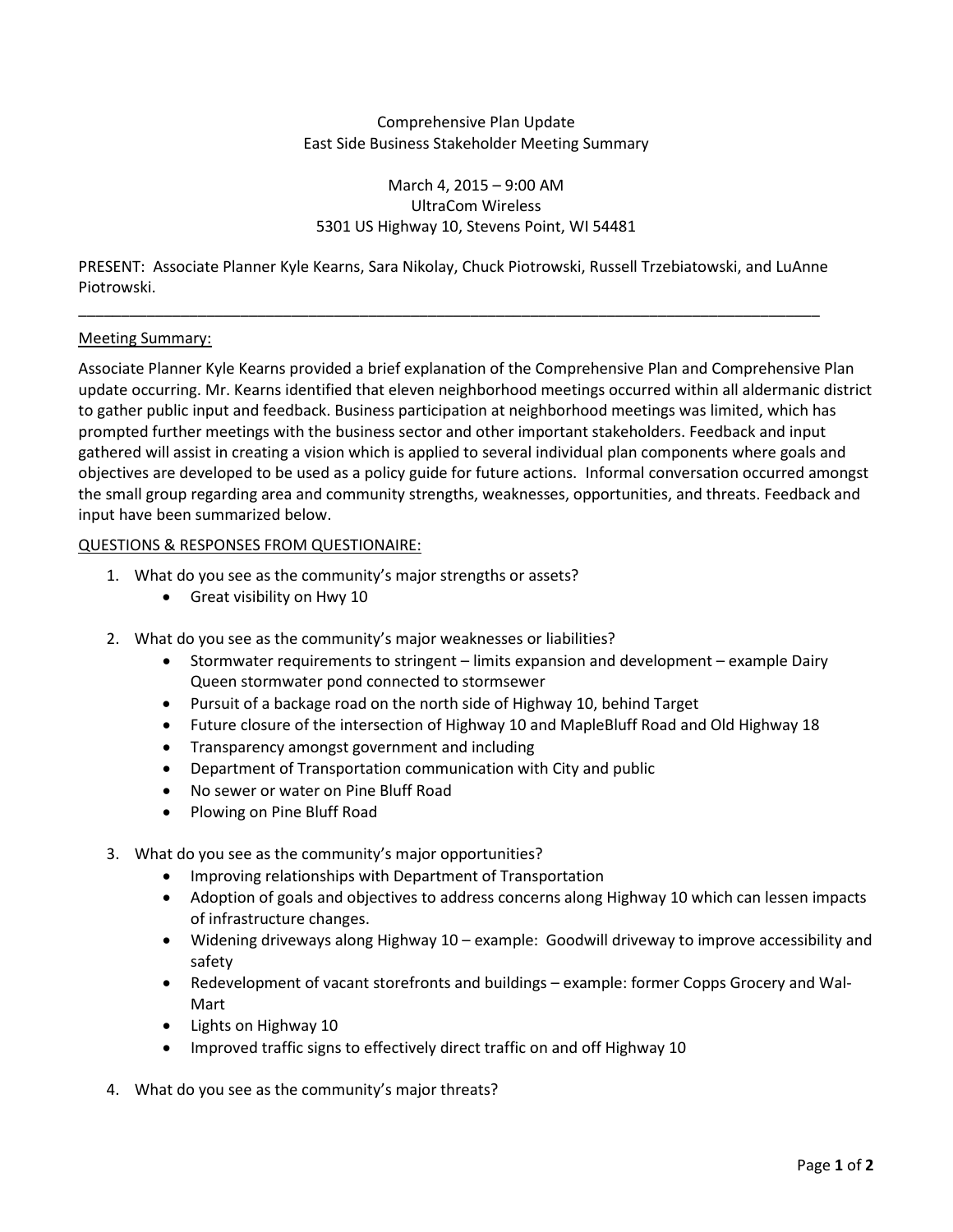- Highway 10 bypass / roundabout will destroy business
- Highway 10 and Interstate 39 interchange reconstruction project widening of right-of-way and potential closure of side streets
- Medians along Highway 10 east
- 5. What is you dream for our community?
	- Maintain business on Highway 10
	- Bring new and expand business on the Highway 10 Corridor
	- Maintain traffic on highway 10
- 6. What kind of community do we want to create?
- 7. What would you like to see change?
- 8. What would success look like?
- 9. Any other additional comments or feedback?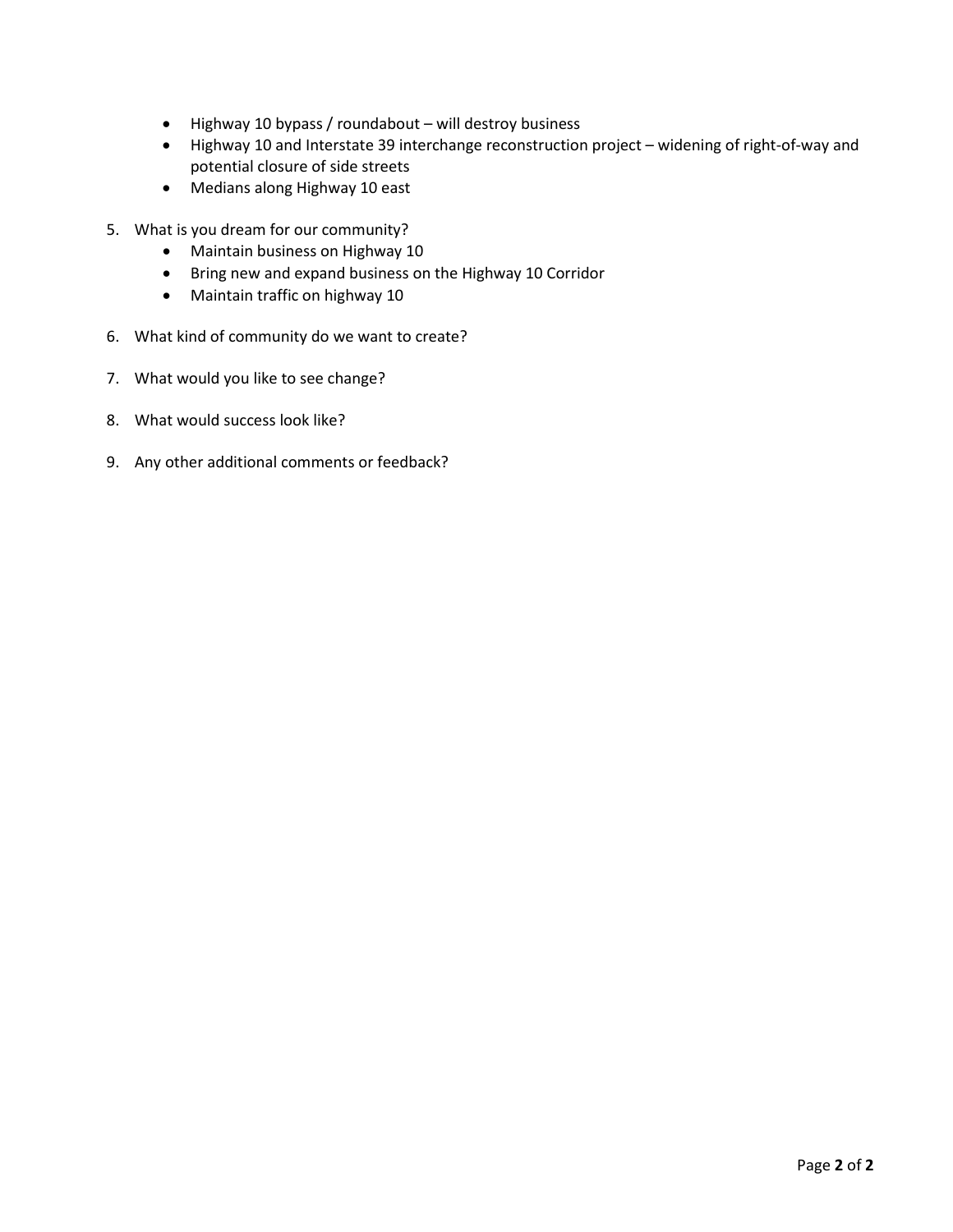# Comprehensive Plan Update Kiwanis Club Meeting Summary

## March 24, 2015 – 6:30 PM Kiwanis Club – Stevens Point Country Club 1628 Country Club Drive, Stevens Point, WI 54481

PRESENT: Community Development Director Michael Ostrowski, Associate Planner Kyle Kearns, Chris Crimo, John Leek, Bob Cooper, Howard Thoyre, Andrew Halverson, Zach Bierman, Bob Worth, Mary Hansen, Michael Kurylak, Kelly Caughvan, Mark Patrick, Fred Hebblewhite, Gerald O'Brian, and John Steele.

\_\_\_\_\_\_\_\_\_\_\_\_\_\_\_\_\_\_\_\_\_\_\_\_\_\_\_\_\_\_\_\_\_\_\_\_\_\_\_\_\_\_\_\_\_\_\_\_\_\_\_\_\_\_\_\_\_\_\_\_\_\_\_\_\_\_\_\_\_\_\_\_\_\_\_\_\_\_\_\_\_\_\_\_\_\_\_

# Meeting Summary:

Community Development Director Michael Ostrowski and Associate Planner Kyle Kearns provided a brief presentation where they described the city's comprehensive plan update project. This included describing the update process, along with the current step to obtain public input and feedback through several neighborhood and stakeholder meetings using the SWOT (Strength, Weakness, Opportunity, Threats) analysis. Attendees were encouraged to participate staying connected to the comprehensive plan update via several avenues, including submitting an online questionnaire. Lastly, a brief informal question and answers session occurred amongst the small group regarding area and community strengths, weaknesses, opportunities, and threats. Feedback and input have been summarized below; little was received due to time constraints

- 1. What do you see as the community's major strengths or assets?
	- Drinking Water
	- Education, both K-12 and secondary education
	- Natural Resources; Parks, WI River,
- 2. What do you see as the community's major weaknesses or liabilities?
	- Limited marketing and advertising of community strengths
- 3. What do you see as the community's major opportunities?
	- Improving marketing of the community to residents and employers
- 4. What do you see as the community's major threats?
- 5. What is you dream for our community?
- 6. What kind of community do we want to create?
- 7. What would you like to see change?
- 8. What would success look like?
- 9. Any other additional comments or feedback?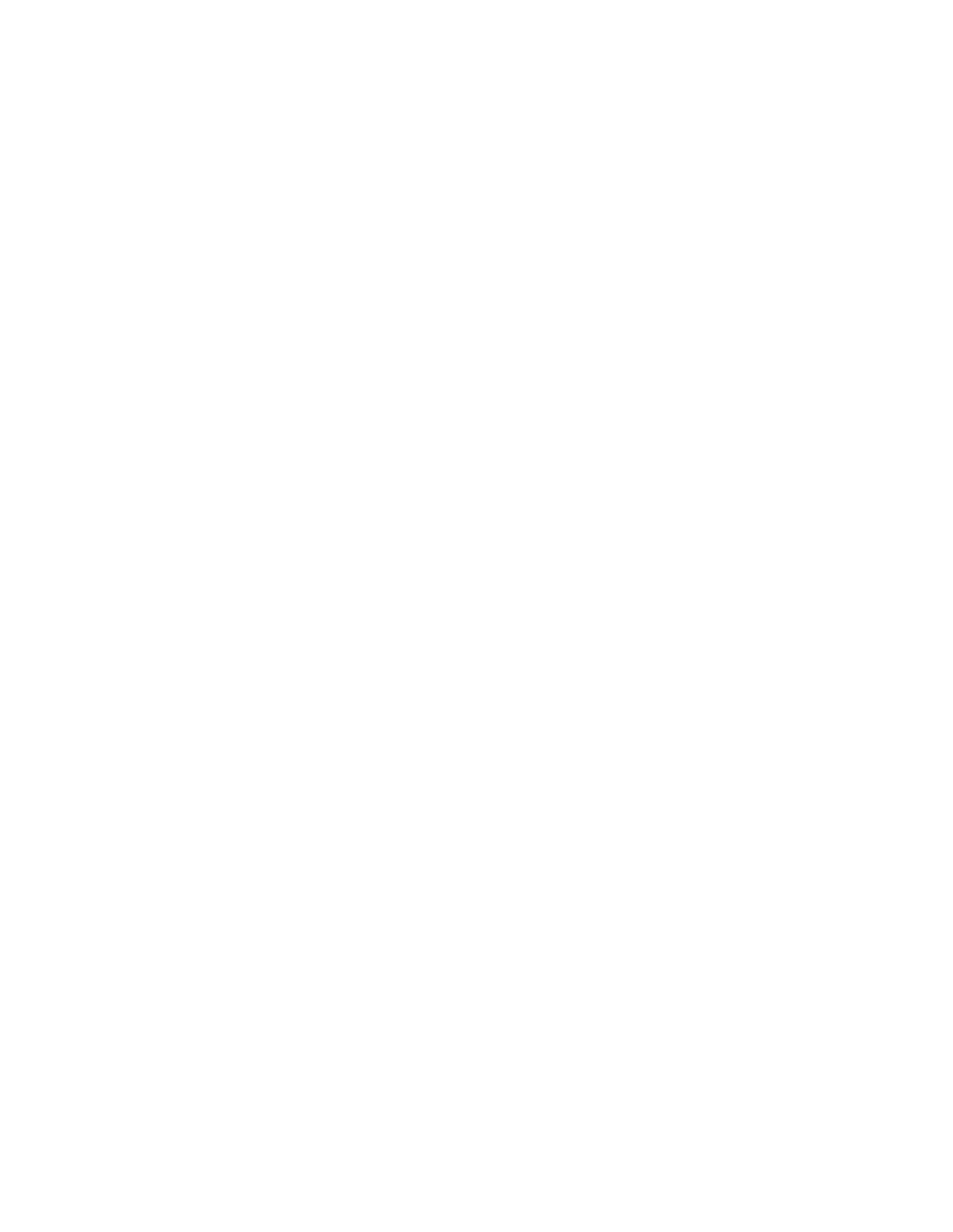# Comprehensive Plan Update Stevens Point Area High School Student Senate Meeting Summary

March 25, 2015 – 8:30 AM Stevens Point Area High School 1201 Northpoint Drive, Stevens Point, WI 54481

PRESENT: Community Development Director Michael Ostrowski, Associate Planner Kyle Kearns, and approximately 50 high school students.

\_\_\_\_\_\_\_\_\_\_\_\_\_\_\_\_\_\_\_\_\_\_\_\_\_\_\_\_\_\_\_\_\_\_\_\_\_\_\_\_\_\_\_\_\_\_\_\_\_\_\_\_\_\_\_\_\_\_\_\_\_\_\_\_\_\_\_\_\_\_\_\_\_\_\_\_\_\_\_\_\_\_\_\_\_\_\_

### Meeting Summary:

Community Development Director Michael Ostrowski and Associate Planner Kyle Kearns provided a brief presentation where they described the city's comprehensive plan update project. This included describing the update process, along with the current step to obtain public input and feedback through several neighborhood and stakeholder meetings using the SWOT (Strength, Weakness, Opportunity, Threats) analysis. Students were encouraged to participate and stay connected to the comprehensive plan update via several avenues, including submitting an online questionnaire. Lastly, a brief informal question and answers session occurred amongst the small group regarding area and community strengths, weaknesses, opportunities, and threats. Feedback and input has been provided below.

- 1. What do you see as the community's major strengths or assets?
	- Stevens Point is a nice place to raise a family
	- Park Recreation
	- Snow removal
	- Walk friendly
	- Important restaurants and convenience, good locations
	- Access to public facilities and business opportunities (Sentry World)
	- Locally owned business
	- Comfortable atmosphere
	- Community activities parades
	- Safety safe place to raise a family
	- Culturally Rich City
- 2. What do you see as the community's major weaknesses or liabilities?
	- Parking lots full only on black Friday, change in regulations
	- Not much to do in the community for high school students
	- Limited internship opportunities
	- College student vandalism smashing pumpkins
	- Relationship with UWSP
	- Traffic around high school and the intersection of Division Street and Northpoint Drive
	- Small parking lot at Cold Stone Ice Cream / Starbucks / Noodles & Company
	- Winter Months limited activities
	- No diversity
	- Speed limit on Patch Street 35 to 25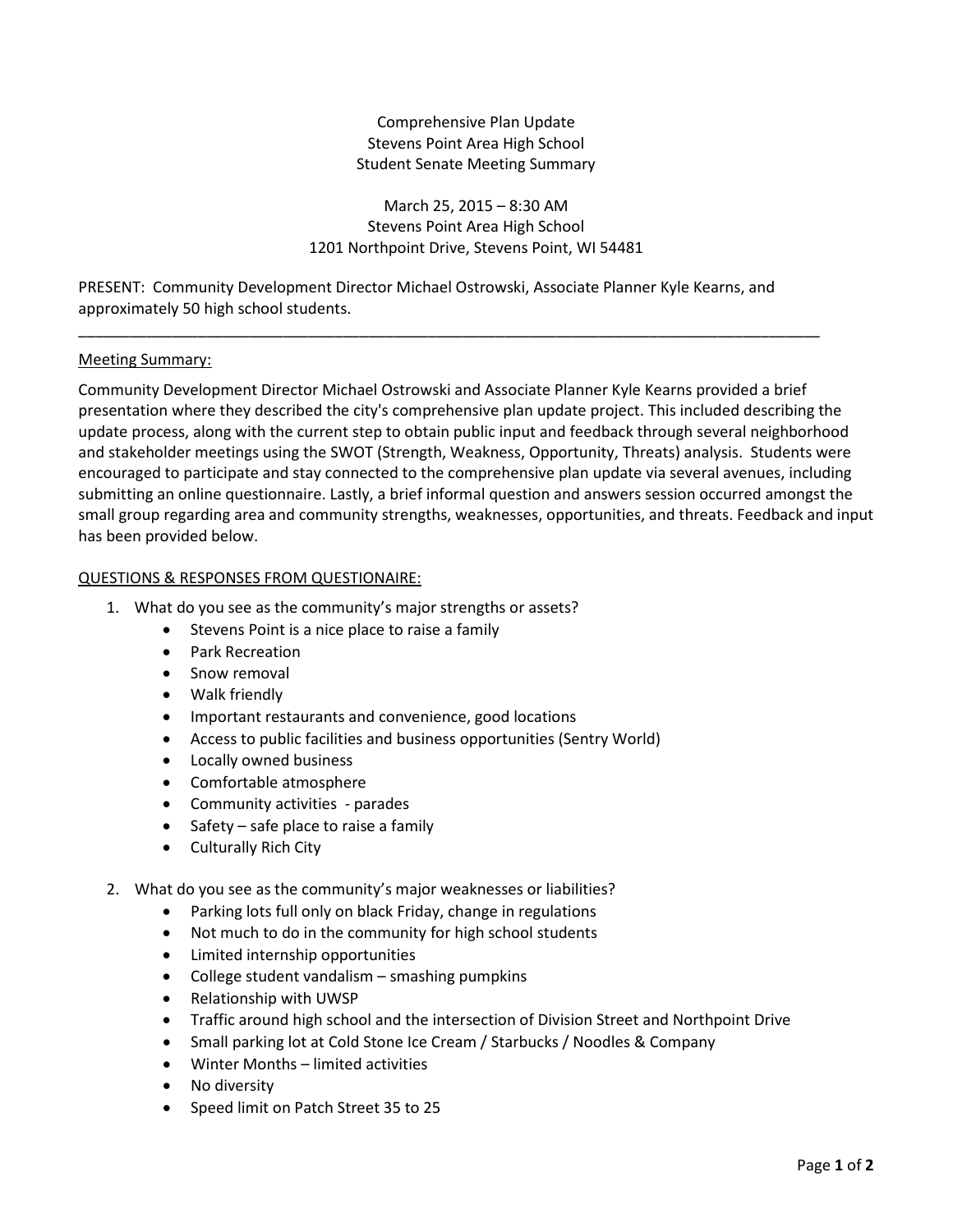- 3. What do you see as the community's major opportunities?
	- Chipotle
	- A large mall
	- Improve relationship with UWSP
	- Fox theater rehabilitation and renovation
	- Left turn signal at the intersection of Northpoint Drive and Division Street
	- Create water park bring back Rainbow Falls
	- Public Dog Parks
	- Emerson park development
	- More jobs and internships (law firms, STEM, Tech jobs)
- 4. What do you see as the community's major threats?
- 5. What is you dream for our community?
- 6. What kind of community do we want to create?
- 7. What would you like to see change?
- 8. What would success look like?
- 9. Any other additional comments or feedback? Note: nearly all students in attendance identified pursuing secondary education, of those only a few were committed to attending the University of Wisconsin Stevens Point campus.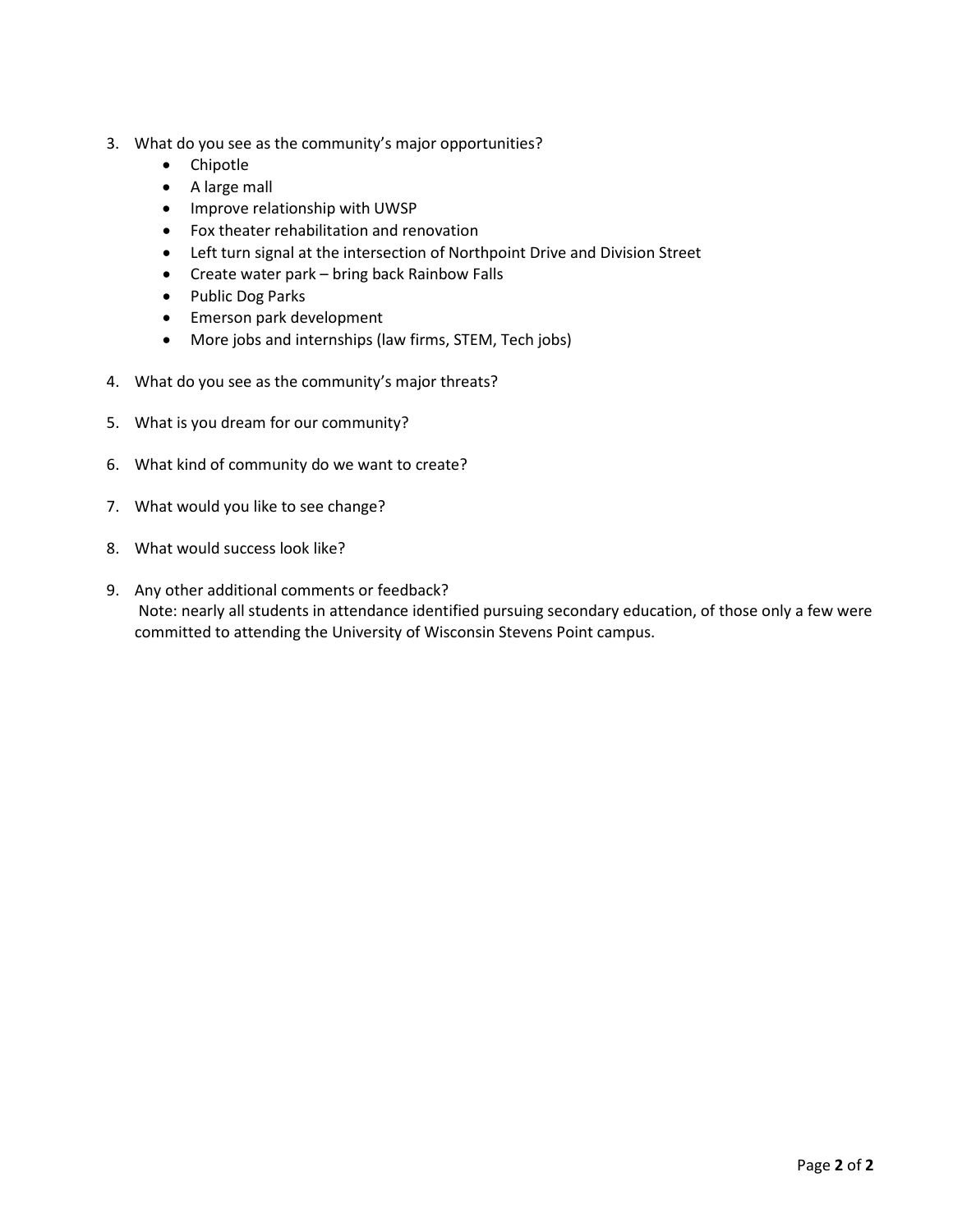## Comprehensive Plan Update Association of Downtown Businesses

# April 8, 2015 – 8:00 AM Clay Corner Studio 1105 Main Street, Stevens Point, WI 54481

PRESENT: Community Development Director Michael Ostrowski, Associate Planner Kyle Kearns, See ADB meeting minutes.

\_\_\_\_\_\_\_\_\_\_\_\_\_\_\_\_\_\_\_\_\_\_\_\_\_\_\_\_\_\_\_\_\_\_\_\_\_\_\_\_\_\_\_\_\_\_\_\_\_\_\_\_\_\_\_\_\_\_\_\_\_\_\_\_\_\_\_\_\_\_\_\_\_\_\_\_\_\_\_\_\_\_\_\_\_\_\_

### Meeting Summary:

Director Ostrowski briefly introduced the City's Comprehensive Plan and update process. Furthermore he stated the intent is to receive input and feedback from businesses. Eleven neighborhood meetings have occurred within all aldermanic districts and other stakeholder meetings are occurring. Feedback and input gathered will assist in creating a vision which is applied to several individual plan components where goals and objectives are developed to be used as a policy guide for future actions. Informal conversation occurred amongst the small group regarding area and community strengths, weaknesses, opportunities, and threats. Feedback and input have been summarized below.

- 1. What do you see as the community's major strengths or assets?
	- Co-op and businesses across the river
	- Public square fountain
	- Angled parking on Main Street easier than parallel
- 2. What do you see as the community's major weaknesses or liabilities?
	- Seating around the public square
	- One-way streets in and around downtown
	- Vehicular access to downtown
	- Entry to the square
	- Snow removal on Main Street and the public square
	- Snow storage at Shopko
	- Limited enforcement of speed limit and parking downtown
	- Flyers and individual paper advertisement downtown
	- Historic Preservation review of signage need strict guidelines
- 3. What do you see as the community's major opportunities?
	- Look at more options for additional retail space downtown
	- Continued support for existing and growing business
	- Grocery store downtown
	- Rules on shared dumpsters
	- Permit requirements for downtown public square events
	- Business directory on the square
	- Better signage "Children at Play," etc.
	- Education for snow removal and shoveling in the downtown
	- Creation of BID district for snow removal or assessment on properties.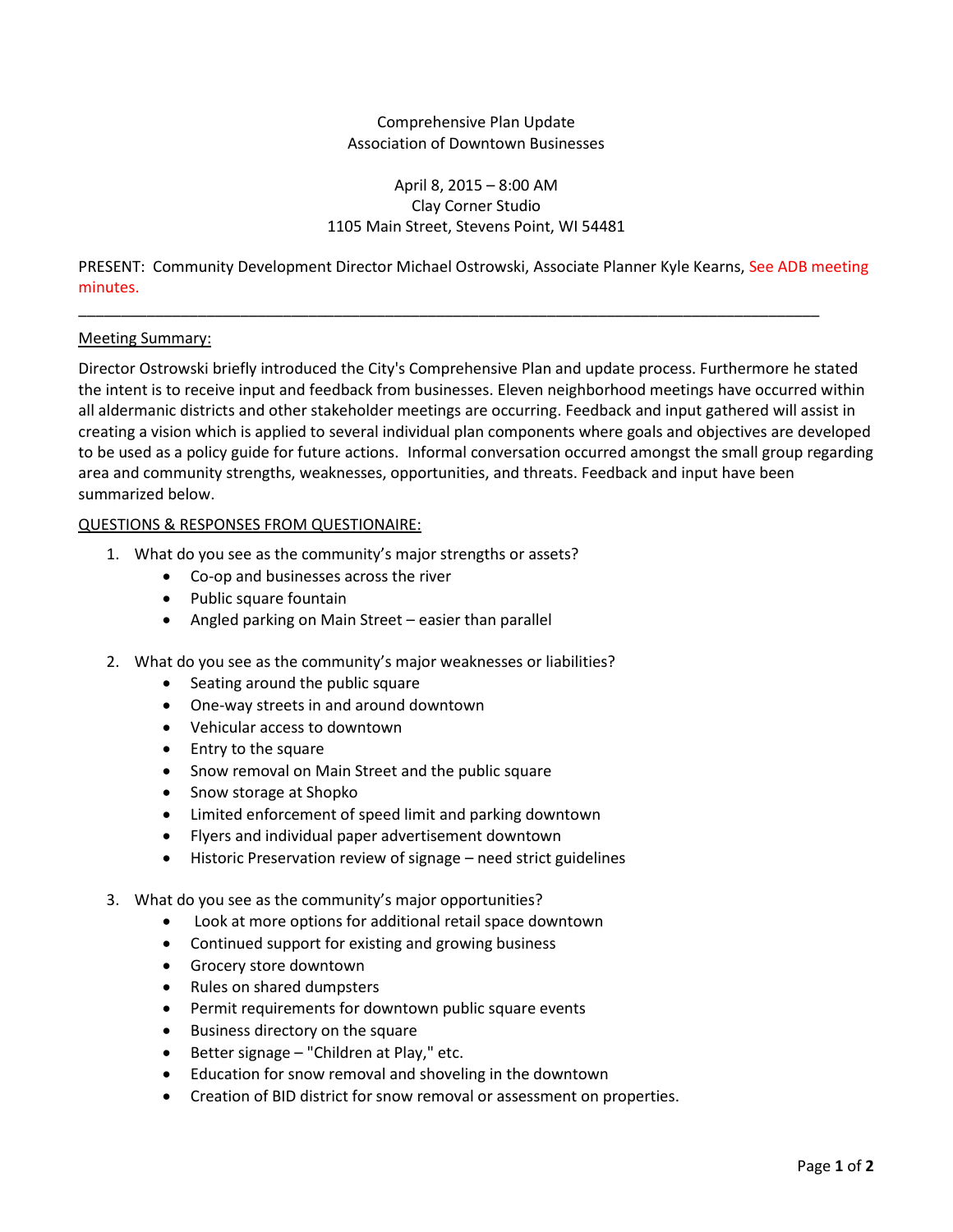- Reduce speed limit downtown and install new signage and electronic radar.
- Improve pedestrian safety through installation of signage and painting pedestrian crosswalks.
- Improve enforcement of paper flyers
- Stop sign at Third Street or Strongs Avenue
- Permanent college student parking downtown
- Create better connection between the downtown and River.
- Create fact sheet for business owners on signage downtown.
- Create general informational handout for businesses downtown.
- Better partnership between Association of Downtown Businesses and the Historic Preservation / Design Review Commission.
- 4. What do you see as the community's major threats?
- 5. What is you dream for our community?
- 6. What kind of community do we want to create?
- 7. What would you like to see change?
- 8. What would success look like?
- 9. Any other additional comments or feedback?
	- No TIF for non job related development, i.e. housing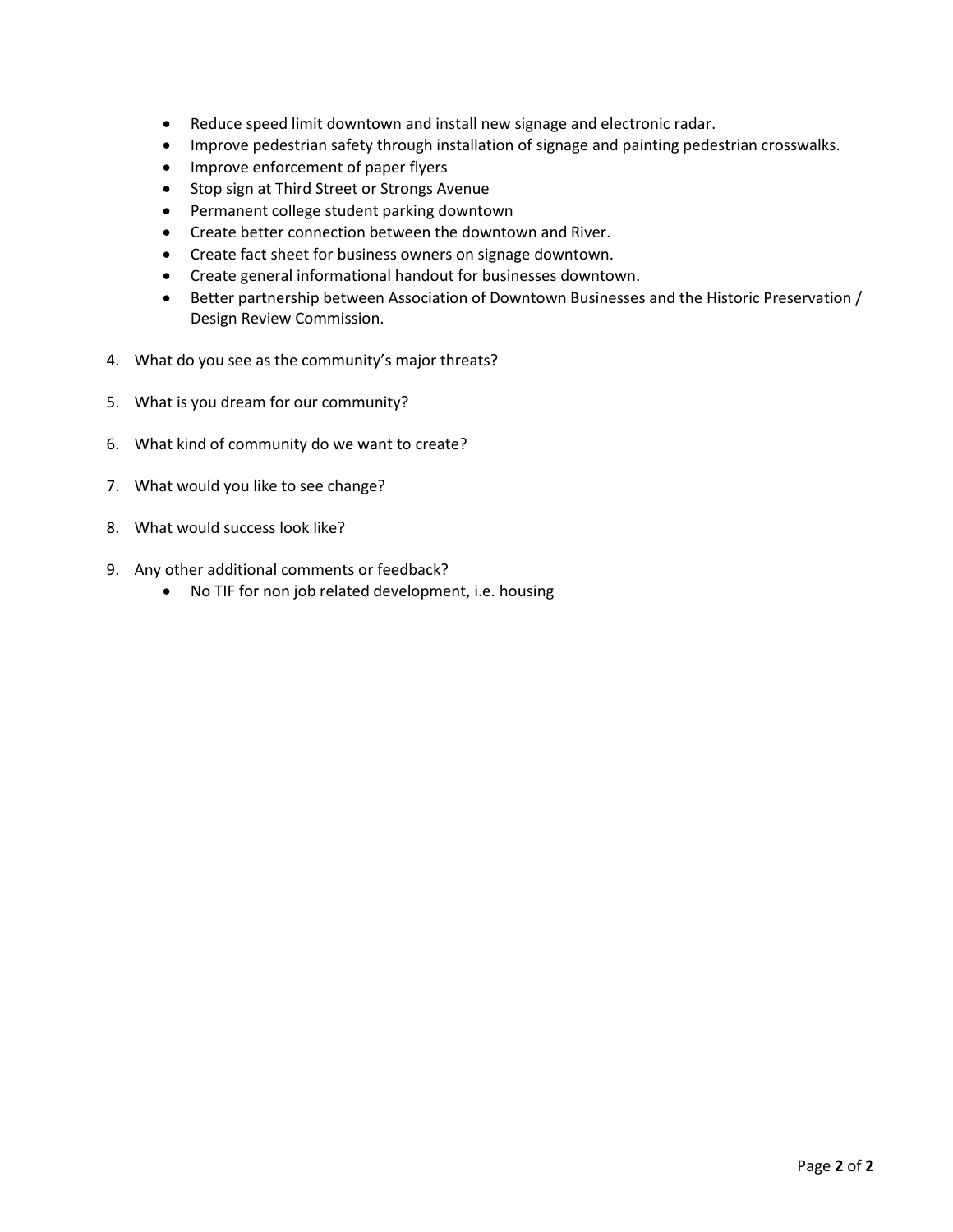## Comprehensive Plan Update Association of Downtown Businesses

## April 8, 2015 – 2:00 PM Old Main - University of Wisconsin 2100 Main Street, Stevens Point, WI 54481

PRESENT: Community Development Director Michael Ostrowski, Associate Planner Kyle Kearns, Greg Diemer, Carl Rasmussen, and Greg Acker.

\_\_\_\_\_\_\_\_\_\_\_\_\_\_\_\_\_\_\_\_\_\_\_\_\_\_\_\_\_\_\_\_\_\_\_\_\_\_\_\_\_\_\_\_\_\_\_\_\_\_\_\_\_\_\_\_\_\_\_\_\_\_\_\_\_\_\_\_\_\_\_\_\_\_\_\_\_\_\_\_\_\_\_\_\_\_\_

### Meeting Summary:

Director Ostrowski briefly introduced the City's Comprehensive Plan and update process. Furthermore he stated the intent is to receive input and feedback from the University of Wisconsin Stevens Point. Eleven neighborhood meetings have occurred within all aldermanic districts and other stakeholder meetings are occurring. Feedback and input gathered will assist in creating a vision which is applied to several individual plan components where goals and objectives are developed to be used as a policy guide for future actions. Informal conversation occurred amongst the small group regarding area and community strengths, weaknesses, opportunities, and threats. Feedback and input have been summarized below.

#### NOTES:

- UWSP will update their master plan within the next few years with likely changes to master plan boundaries.
- New chemistry building and student health and wellness center are planned.
- Plans include remodeling Depot and the learning resource center.
- UWSP student body is anticipated to remain static, around 9,500 student.
- Possibility of UWSP to release 2nd year students from mandatory residential living hall requirements if growth occurs in the student body.
- Different housing choices are requested by students. Connected rooms with share facilities are missing.
- Plans to acquire Briggs Street block. 8 out of 13 parcels are acquired.
- The fire station block is considered an alternative site for a parking garage
- UWSP wants to bring Schmeekle Center closer to campus
- Outboards lots are not preferred for parking for security reasons. A pole of students may be necessary.
- Parking meters will push traffic & parking to additional streets and neighborhood surrounding campus.
- 3,000 student beds and only 1,200 vehicle permits issued.
- Possibility exists for shared parking ramp with Ministry Health (Hospital) and UWSP with the construction of the School of Business.
- New location for Small Business Development Center is preferred.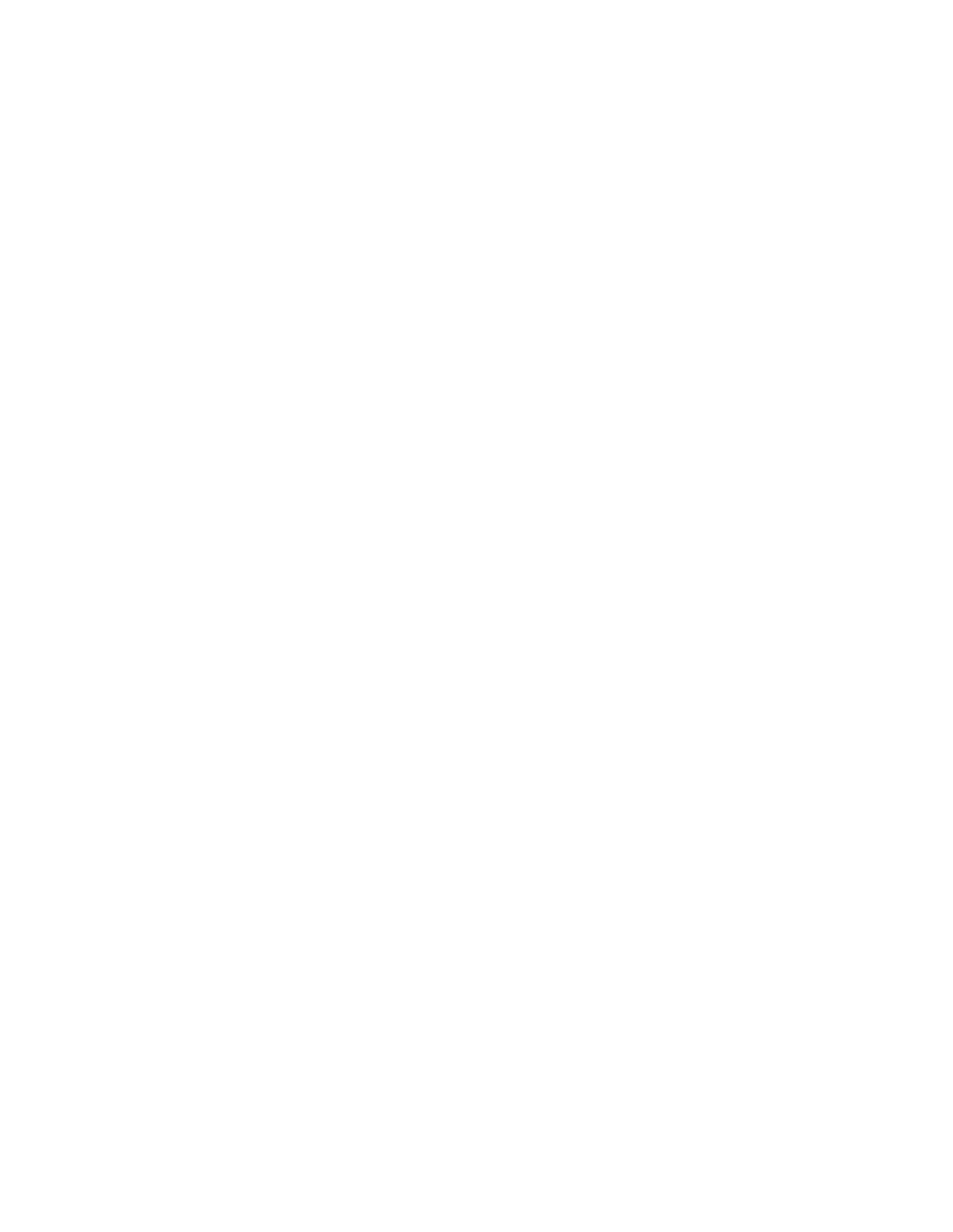# Comprehensive Plan Update Stevens Point Area High School Student Senate Meeting Summary

May 13, 2015 – 12:00 AM Stevens Point Area High School 1628 Country Club Drive, Stevens Point, WI 54481

PRESENT: Associate Planner Kyle Kearns, Michael Faeth, Nicholas Abts, David Marten, Bra Corbelt, Jack Porter, Joe Leek, Kathy Trachte, Rick Jansing, Randy Zietlow, Rick Judy, Todd Kickkahn, Todd Penske, Tom Berty, Karen Thompson, Brenda Diamond, Suzanne Murphy, JD Manville, Arden Lange, Bob Stack, Dave Acaley, Aleese Fielder, Jen Selwyn.

\_\_\_\_\_\_\_\_\_\_\_\_\_\_\_\_\_\_\_\_\_\_\_\_\_\_\_\_\_\_\_\_\_\_\_\_\_\_\_\_\_\_\_\_\_\_\_\_\_\_\_\_\_\_\_\_\_\_\_\_\_\_\_\_\_\_\_\_\_\_\_\_\_\_\_\_\_\_\_\_\_\_\_\_\_\_\_

# Meeting Summary:

Associate Planner Kyle Kearns provided a brief presentation describing the city's comprehensive plan update project. This included describing the update process, along with the current step to obtain public input and feedback through several neighborhood and stakeholder meetings using the SWOT (Strength, Weakness, Opportunity, Threats) analysis. Those in attendence were encouraged to participate and stay connected to the comprehensive plan update via several avenues, including submitting an online questionnaire. Lastly, a brief informal question and answers session occurred amongst the small group regarding area and community strengths, weaknesses, opportunities, and threats.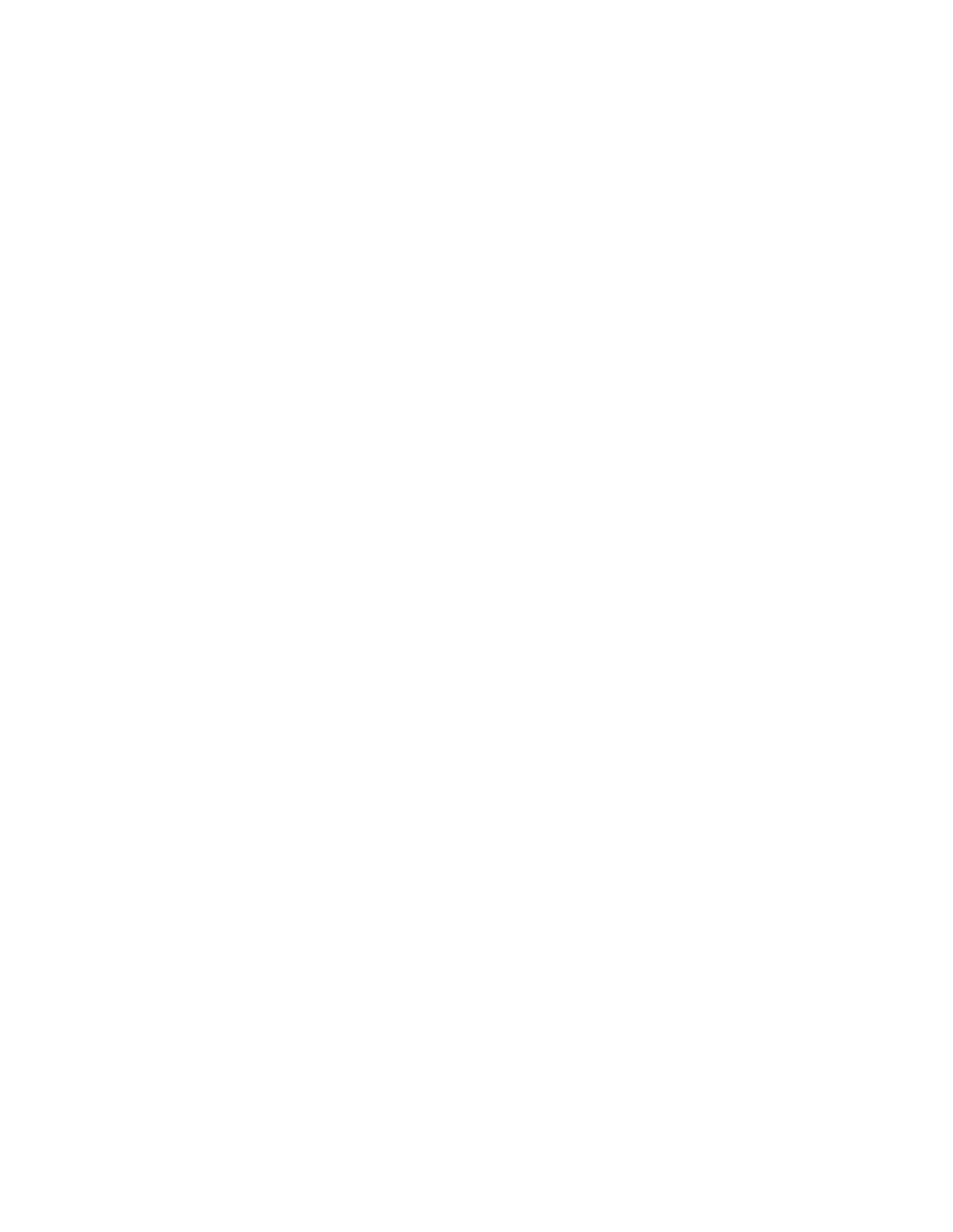# Comprehensive Plan Update Stevens Point Area High School Student Senate Meeting Summary

May 14, 2015 – 9:00 AM Stevens Point Area High School 1900 Polk Street, Stevens Point, WI 54481

PRESENT: Associate Planner Kyle Kearns, Sara O'Donnell, Attila Weninger, and approximately 30 other Stevens Point School District faculty and staff.

\_\_\_\_\_\_\_\_\_\_\_\_\_\_\_\_\_\_\_\_\_\_\_\_\_\_\_\_\_\_\_\_\_\_\_\_\_\_\_\_\_\_\_\_\_\_\_\_\_\_\_\_\_\_\_\_\_\_\_\_\_\_\_\_\_\_\_\_\_\_\_\_\_\_\_\_\_\_\_\_\_\_\_\_\_\_\_

### Meeting Summary:

Associate Planner Kyle Kearns provided a brief presentation describing the city's comprehensive plan update project. This included describing the update process, along with the current step to obtain public input and feedback through several neighborhood and stakeholder meetings using the SWOT (Strength, Weakness, Opportunity, Threats) analysis. Those in attendance were encouraged to participate and stay connected to the comprehensive plan update via several avenues, including submitting an online questionnaire. Lastly, a brief informal question and answers session occurred amongst the small group regarding area and community strengths, weaknesses, opportunities, and threats.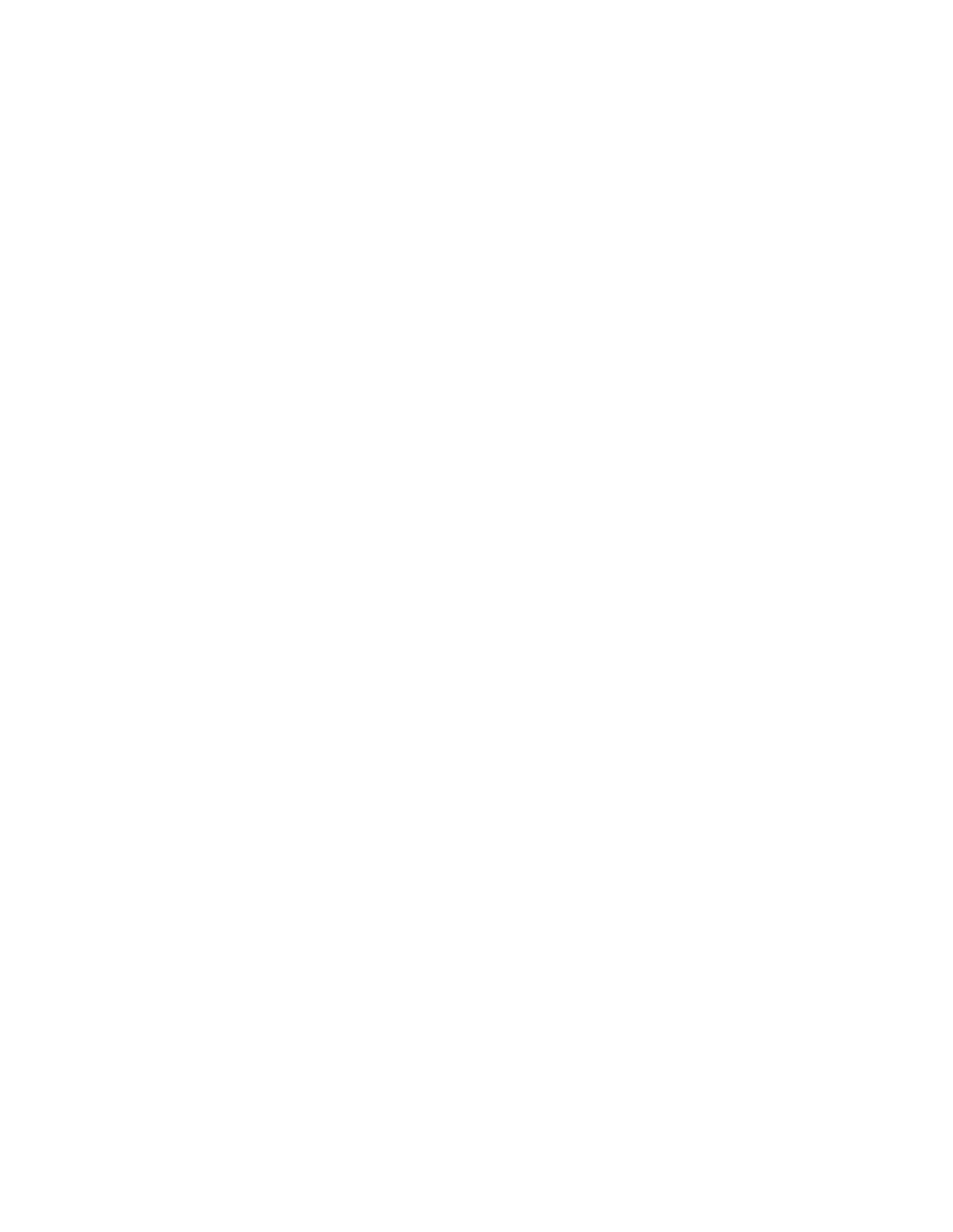Comprehensive Plan Update Meeting Arts Community & Arts Alliance Group

June 29, 2015 – 6:00 PM Stevens Point Area High School Scarabocchio Art Museum, 800 Main Street, Stevens Point, WI 54481

PRESENT: Associate Planner Kyle Kearns, Sara Brish, Nerisa Nelson, Paula Schlice, Bill Schierl, Sarena Melotte, Karin Sieg, Anello Mollic, Trish Baker, Pamela Luedtke, Mary Therese Murphy, David Bakken, Amy Bakken, Rhonda Sprague, Leon Ostrowski, Mary Zindou, Mary McComb, Pat D'Ercole, Dave Carlson, Tori Jennings, Madelin Petz, Lawrence Leviton, Jim O'Connell, Dan O'Neal, David Hastings, Dick Judy, Mark Seiler, Gerry McKenna, Andrea Salchert, Jon Gudbris

\_\_\_\_\_\_\_\_\_\_\_\_\_\_\_\_\_\_\_\_\_\_\_\_\_\_\_\_\_\_\_\_\_\_\_\_\_\_\_\_\_\_\_\_\_\_\_\_\_\_\_\_\_\_\_\_\_\_\_\_\_\_\_\_\_\_\_\_\_\_\_\_\_\_\_\_\_\_\_\_\_\_\_\_\_\_\_

# Meeting Summary:

Associate Planner Kyle Kearns provided a brief presentation describing the city's comprehensive plan update project. This included describing the update process, along with the current step to obtain public input and feedback through several neighborhood and stakeholder meetings using the SWOT (Strength, Weakness, Opportunity, Threats) analysis. Those in attendance were encouraged to participate and stay connected to the comprehensive plan update via several avenues, including submitting an online questionnaire. Lastly, a brief informal question and answers session occurred amongst the group regarding area and community strengths, weaknesses, opportunities, and threats. Comments primarily related to the arts and culture within the City of Stevens Point. Those comments are summarized below.

- 1. Infuse arts and culture within all elements of the plan and create a separate element
- 2. Create a committee to review sections of the Comprehensive Plan particularly relating to arts and cultural components
- 3. Create meaningful arts programs such as a sidewalk storybook or poetry to combat illiteracy and encourage exercise
- 4. Market the arts and diverse culture within the City
- 5. Invest in arts and culture as the population grows. Niche created with great arts and culture in a small town
- 6. Take more pride in arts and culture
- 7. Change the mindset from planning to design, incorporating arts
- 8. Tap into the existing arts and culture always
- 9. Focus on growth and sense of place. Growth is tied to jobs and education. Sense of place is defined by what is available other than education and jobs
- 10. Create things for family to do in Stevens Point
- 11. Incorporate art early in the planning process
- 12. Run the Comprehensive Plan like a living and constantly changing document
- 13. Promote history and incorporate diverse cultural history instead of just Polish and logging
- 14. Incorporate additional languages throughout signage and other means
- 15. A disconnect exists between the City and Public when disseminating information
- 16. Stevens Point has a hidden art community, including the City's Sculpture Park
- 17. Create a City cultural and artistic symbol (example Keoto Arkansas)
- 18. Create a strong creative economy
- 19. Difficult to recruit talent from out of the area
- 20. Tap into the existing arts culture, making it more visible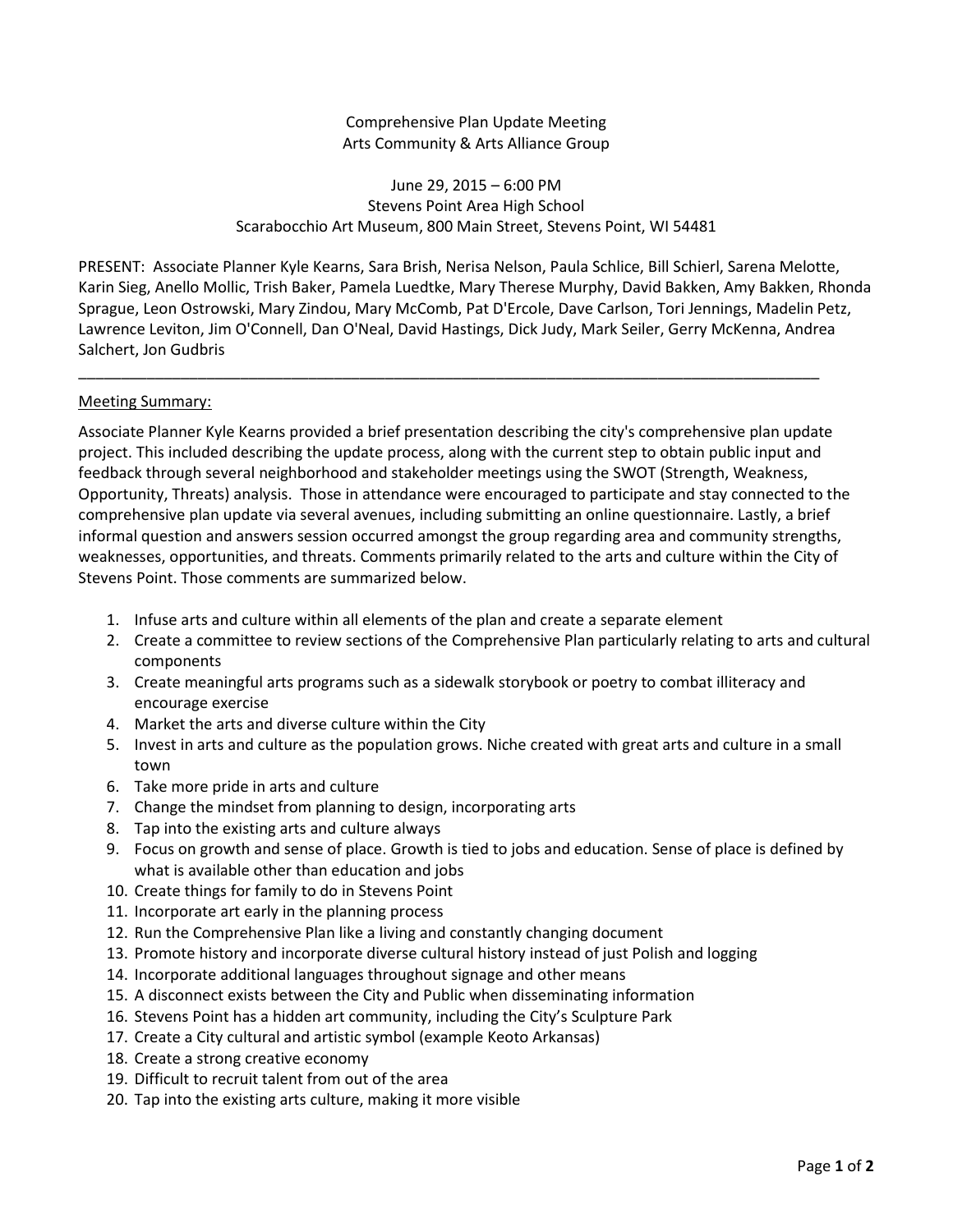- 21. Create better relationship with surrounding communities to share resources and create efficient partnerships
- 22. Create "both, &" aspect to the Comprehensive Plan by infusing arts throughout the entire Comprehensive Plan
- 23. Encourage loan programs for the creative arts throughout the community
- 24. Structured receptivity. Creating a template for receiving public ideas relating to arts and culture, along with a review of ideas, and ways in which ideas can come to fruition
- 25. Arts and culture should be included in every facet of the Comprehensive Plan
- 26. Celebrate and market the City's existing arts and culture
- 27. Include arts within the vision statement of the Comprehensive Plan
- 28. Expand the element into "arts, culture and entertainment"
- 29. Encouragement to advertise for other programs, such as the Wellness Institute and the American Suzuki Institute
- 30. Maintain the differences between other municipalities and Stevens Point; it's what makes Stevens Point special
- 31. Work with other communities to advocate for community spirit
- 32. Think about institutional and structural changes, placing the plan in the hands of the community
- 33. Improve the disconnect between the public and City
- 34. Create more efficient coalitions and advocacy organizations
- 35. Include tourism components throughout the Comprehensive Plan or along with the Arts
- 36. Utilize parts of the existing plan, as a great deal of work was put into its creation